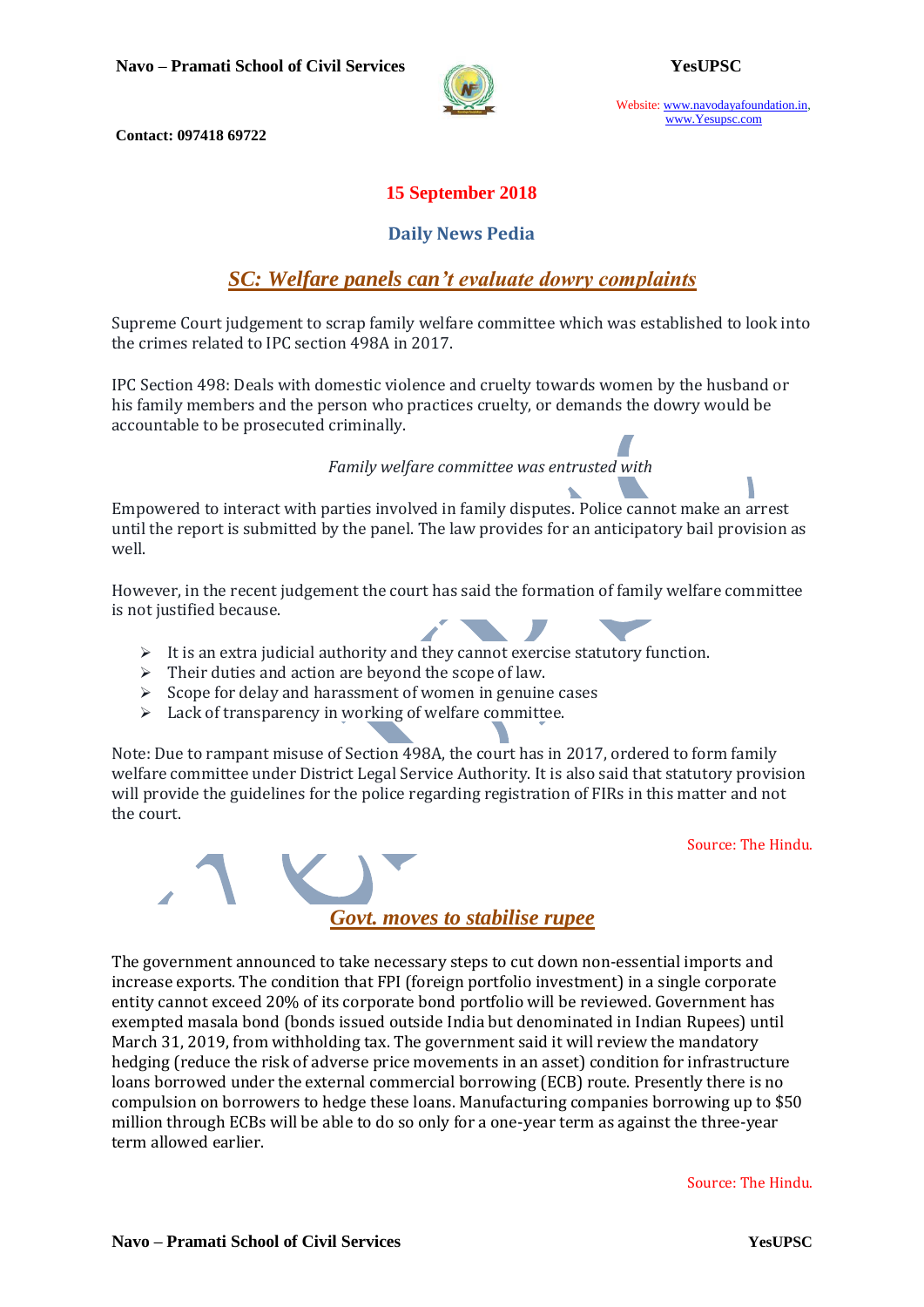# *[Leprosy-free](https://www.thehindu.com/todays-paper/tp-national/sc-questions-leprosy-free-tag-for-india/article24951096.ece) - tag for India*

Supreme Court has questioned the 'leprosy-free' tag for India.

Leprosy, also known as Hansen's disease is a chronic infectious disease caused by *Mycobacterium leprae*. It usually affects the skin and peripheral nerves. The mode of transmission of leprosy is still not known. India was declared leprosy-free on December 31, 2005.

National Leprosy Eradication Programme (NLEP**)** is a centrally sponsored health scheme under Ministry of Health and Family Welfare and is considered to be the largest leprosy eradication plan in world.

Supreme Court Judgment: India has underestimated leprosy and diverted funds meant to eliminate the curable disease for 18 long years. Only 543 districts of the total 642 districts in the country have achieved the World Health Organization-required prevalence rate of less than one case of leprosy for 10,000 persons.

Source: The Hindu.

## *National AIDS Control Organisation (NACO) study on AIDS*

According to figures released by National AIDS Control Organisation (NACO) it said it would not be an easy battle to end the disease as there are still around 21.40 lakh people living with HIV in India, with the prevalence among adults stood at 0.22 per cent.

Study report: This epidemic is high in some geographical regions and population groups. The report has noted that the rate of decline in annual new HIV infections has been relatively slower in recent years. The impact of the HIV/AIDS control programme has been significant, with more than an 80 per cent decline in estimated new infections from the epidemic's peak in 1995.

*Note:* The objective of HIV estimations is to provide updated information on the status of the HIV epidemic in India at the national and State/Union Territory level. Estimations of adult HIV prevalence, annual new infections (HIV incidence), AIDS-related mortality, and prevention of mother-to-child transmission (PMTCT) needs are produced as outcomes of HIV estimations. The modelled estimates are needed because there is no direct reliable way of measuring these core indicators, which are used to track the epidemic monitor and evaluate response around the world.

Source: The Hindu.



# *[Great Indian Bustard \(GIB\)](https://www.livemint.com/Leisure/aE08dRPnA2iRRIOiVD7rAO/The-Great-Indian-Bustards-last-sigh.html)*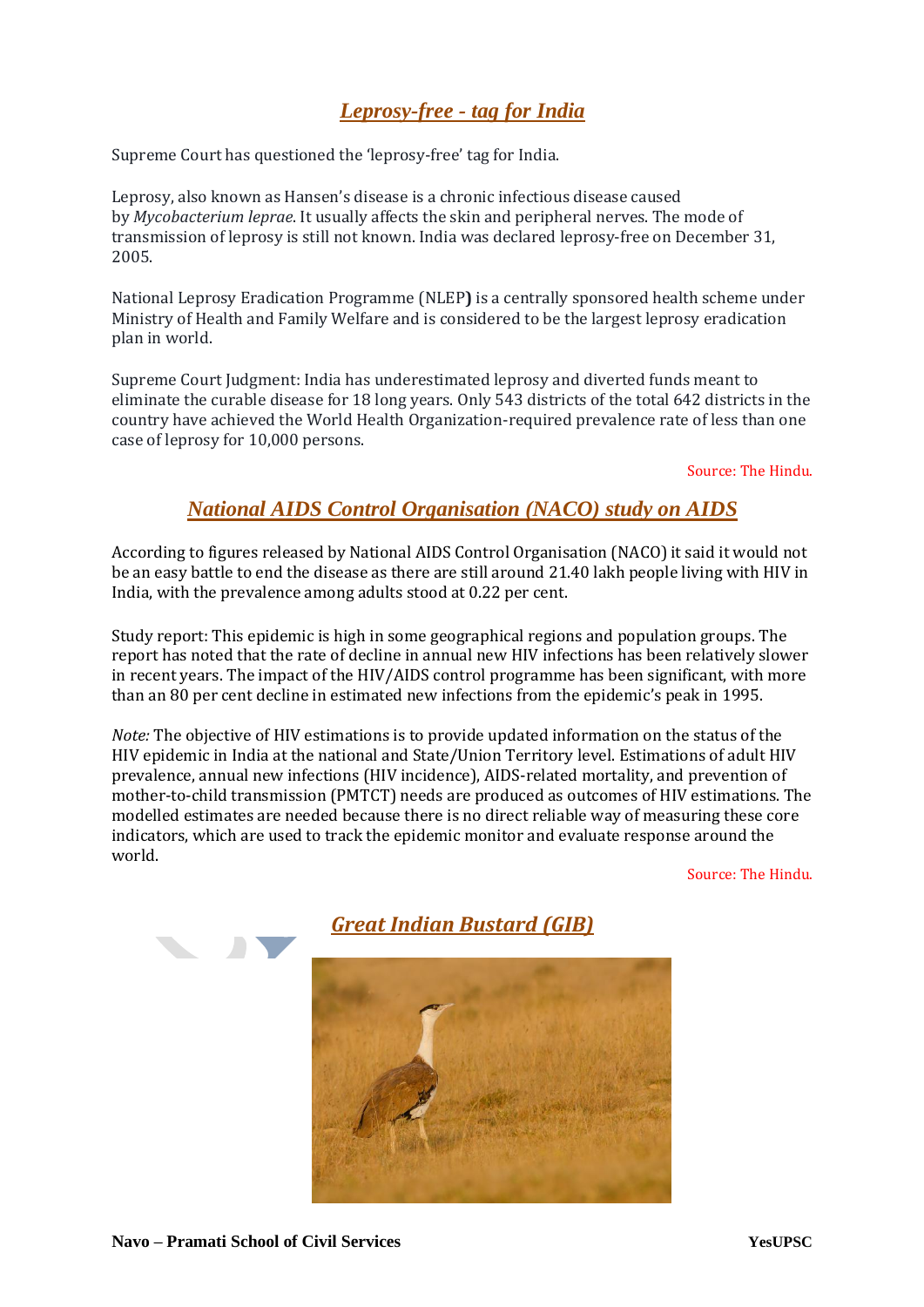It is state bird of Rajasthan, while found in Gujarat, Maharashtra and Karnataka also.

Rajasthan has the biggest population of GIB around 120-150. Rajasthan government launched Project Great Indian Bustard in 2013 to save them

The GIB locally known as godawan in Rajasthan. Bishnois communities in Rajasthan working towards the protection of the bustard and other species.

*Great Indian Bustard under Schedule I of the Indian Wildlife (Protection) Act, 1972. Sewan grassland landscape is the natural habitat of GIB*

Source: Google.

## *EDITORIAL*

To Read

#### **EESL to Facilitate Implantation of 5 Lakh Solar Water Pumping Systems In ISA Member Countries.**

Energy Efficiency Services Ltd (EESL), a joint venture of PSUs under the Ministry of Power, has been selected by the International Solar Alliance (ISA) to facilitate implementation of 5,00,000 Solar Water Pumping Systems.

These Solar Water Pumping Systems will be rolled out in ISA member countries that are participating in its 'Scaling of Solar Application for Agricultural Use' programme.

EESL will be responsible for the implementation of the programme in the participating countries that include India, Bangladesh, Sudan, Uganda, Senegal and Mauritius, among others.

ISA, an alliance of more than 121 countries, has aggregated demand for over 500,000 Solar Water Pumping systems from 13 member countries. ISA's first programme − 'Scaling of Solar Application for Agricultural Use' aims to promote decentralised solar applications for agricultural and rural use.

Rajneesh Rana, General Manager, EESL said: "We look forward to replicating the success of our ongoing solar projects and agricultural pumps programme in the ISA member countries. We will leverage the wealth of our experience in implementing large-scale energy-efficiency and renewable energy programmes in India and combine that experience with ISA's long-term vision."

"Our aim is to help farmers in getting easy and affordable day-time access to irrigation. This is a major step towards decentralised power solutions that also help in reducing carbon emission," he said.

ISA, which is an international inter-governmental treaty-based organisation headquartered in Gurugram, aims to provide a platform for prospective member countries to collaborate and address the identified gaps through a common agreed approach.

EESL is implementing multiple energy efficiency projects across sectors, including LED, buildings, smart-meters, streetlights, solarisation of agricultural feeders, solar lamps, agricultural pump sets, and electric vehicles. EESL's approach of aggregation of demand and efficient bid management leads to reduction in procurement costs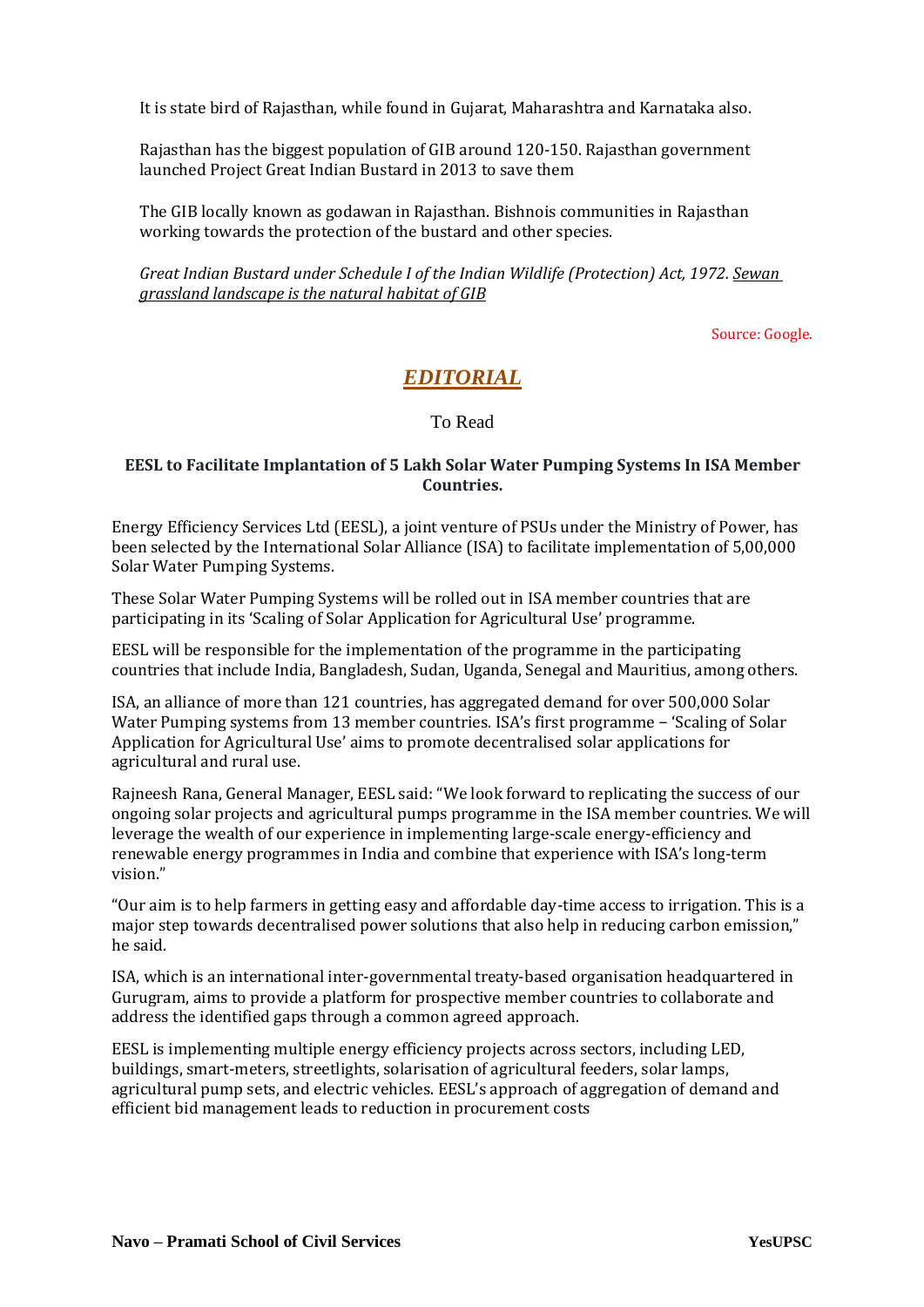# *MAINS QUESTION*

**Q: ISA should open its membership to all countries across the geography. The inclusion of new members, like US and China, would help member countries have access to more advance technology and finances. Analyze.**

## *PRELIMS QUESTIONS*

- **1. Choose the incorrect statement related to Great Indian Bustard.**
	- a. It is state bird of Andhra Pradesh.
	- b. Great Indian Bustard is under Schedule 2 of the Indian Wildlife (Protection) Act, 1972.
	- c. Sewan grassland landscape is the man made habitat of GIB
	- d. All the above.

#### **Answer: D.**

Explanation: It is state bird of Rajasthan, while found in Gujarat, Maharashtra and Karnataka also. Rajasthan has the biggest population of GIB around 120-150. Rajasthan government launched Project Great Indian Bustard in 2013 to save them. Great Indian Bustard under Schedule I of the Indian Wildlife (Protection) Act, 1972. Sewan grassland landscape is the natural habitat of GIB

- **2. National Leprosy Eradication Programme (NLEP**) **is a centrally sponsored health scheme under the**
	- a. Ministry of Health and Family Welfare.
	- b. Ministry of Women and Child Development.
	- c. Ministry of Urban Affairs.
	- d. All the above.

#### Answer: A

Explanation: National Leprosy Eradication Programme (NLEP**)** is a centrally sponsored health scheme under Ministry of Health and Family Welfare and is considered to be the largest leprosy eradication plan in world.

### 3. **Which of the following statements is/are correct about International Solar Alliance (ISA)?**

1. All countries between tropics of Cancer and Capricorn can join International Solar Alliance (ISA).

2. It will function from the National Institute of Solar Energy in India, Gurgaon.

- a. Only 1
- b. Only 2
- c. Both
- d. None

#### **Answer: C**